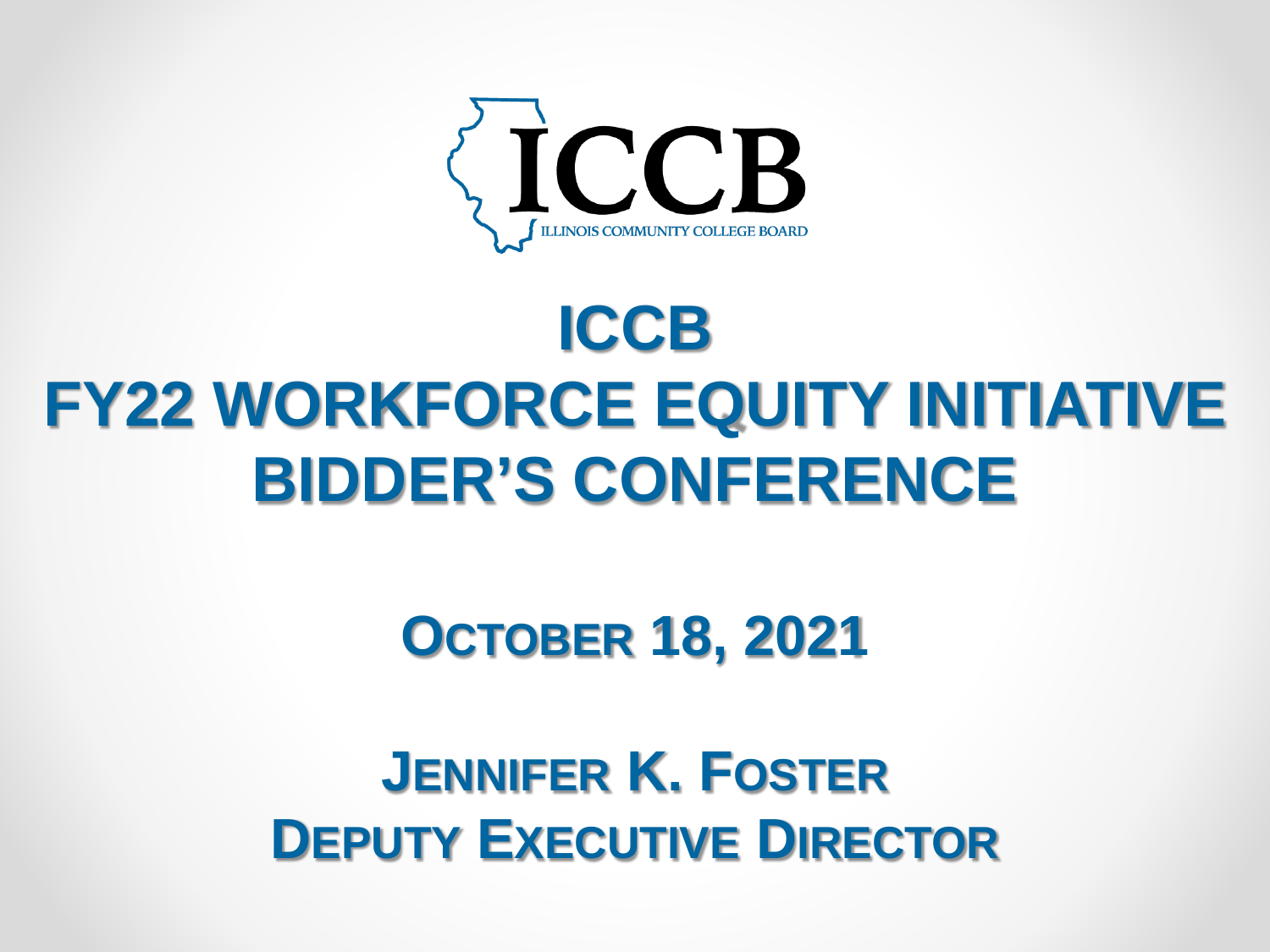## **PURPOSE**

- Public Act 101-0637
- IL Legislative Black Caucus and the ICCB are partnering
- \$18.7 million dollars to respond to the increasing need to ensure workforce equity for African Americans in Illinois.
- Eligible applicants:
	- 48 Illinois community colleges are eligible to apply for the Workforce Equity Initiative that focuses on improving workforce equity for African Americans in at-risk communities.
- African American participants must represent a minimum of 60 percent of the population proposed to be served through this grant.
- The purpose of this grant is to create, support, or expand shortterm (year or less) workforce (credit and/or noncredit) training opportunities in high-need communities focused on specific sectors with identified workforce gaps.

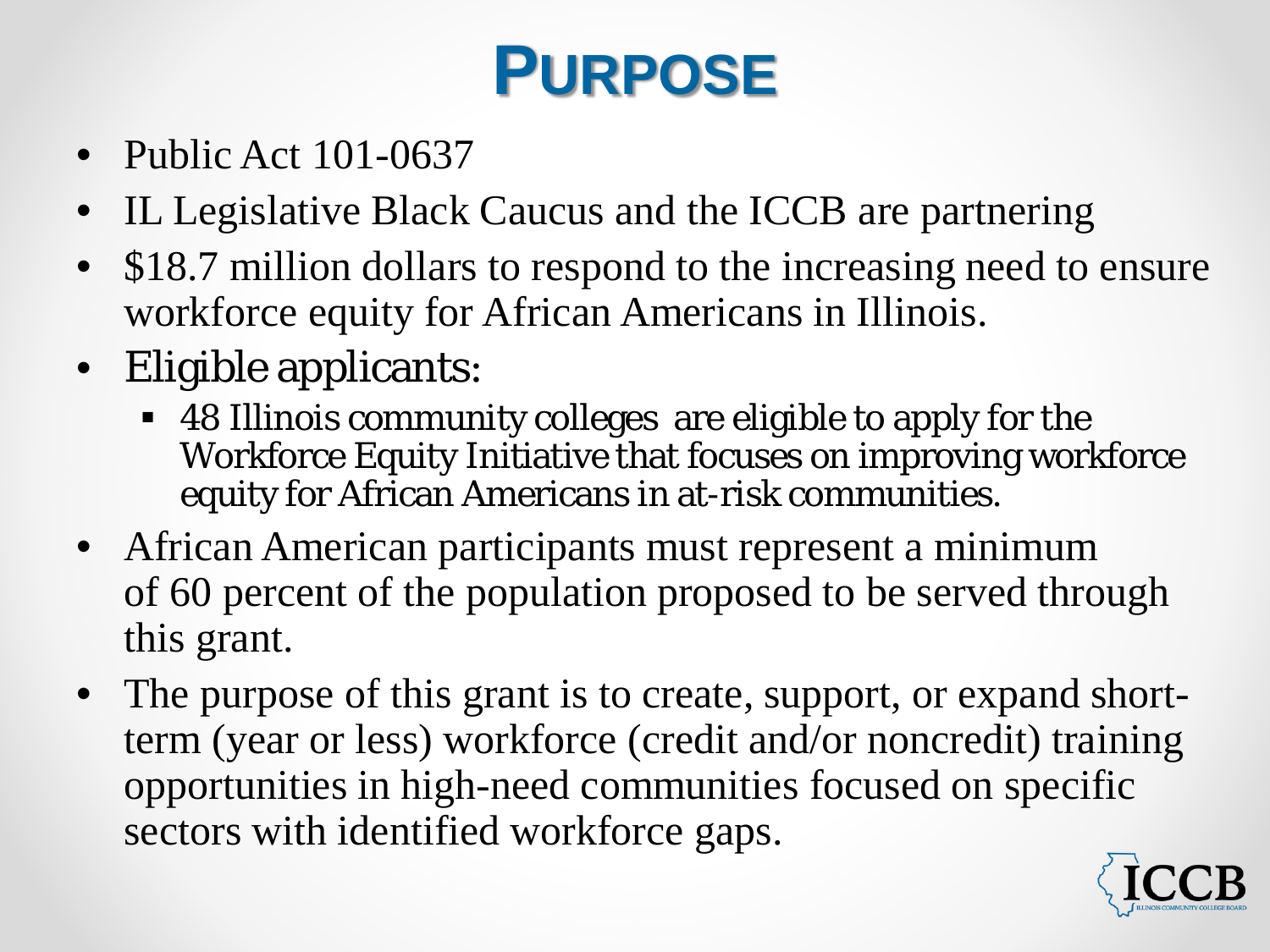## **FUNDING INFORMATION**

Individual community colleges or consortia of community colleges are eligible to apply. In the case of multi-college districts, colleges may apply individually or as a district. Only one application per institution or consortia will be considered.

#### *Grant Period*

• The grant period is from December 1, 2021 – December 31, 2022.

#### *Funding Availability*

The total \$18,700,000 will provide resources for an estimated 18 community colleges. The maximum grant award available is \$1.2 million. Colleges may apply for less, as appropriate. Consortia of colleges may apply for up to \$1.2 million per participating institution.

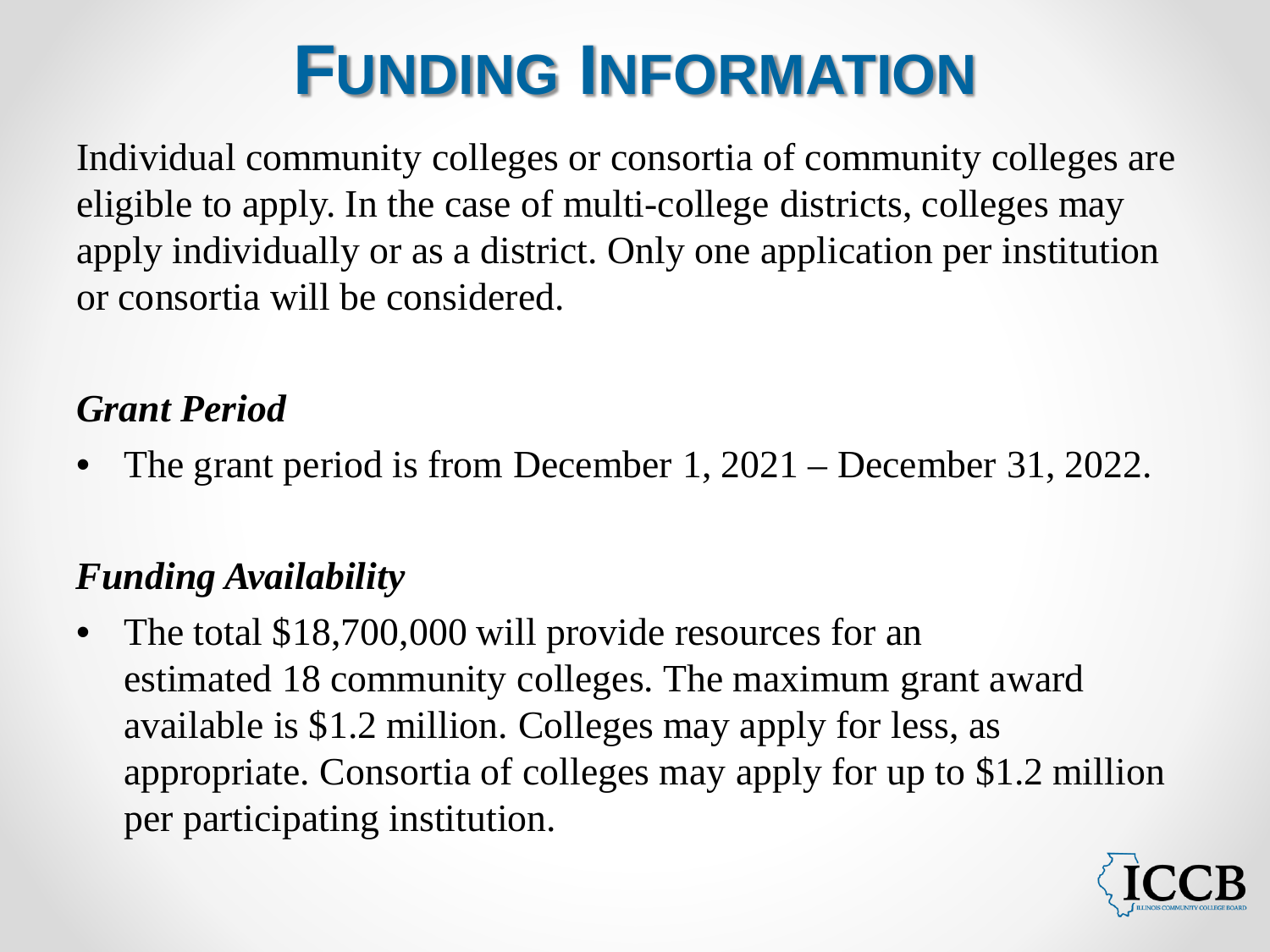## **TARGET POPULATION**

A. meets at least one of the following criteria:

- the area has a poverty rate of at least 20 percent
- 75 percent or more of the children in the area participate in the federal free lunch program according to reported statistics from the State Board of Education; or
- at least 20 percent of the households in the area receive assistance Supplemental Nutrition Assistance Program; or
- the area has an average unemployment rate, as determined by the Illinois Department of Employment Security, that is more than 120 percent of the national unemployment average,
- B. has high rates of arrest, conviction, incarceration, exoffenders, gun violence, and low rates of home ownership.

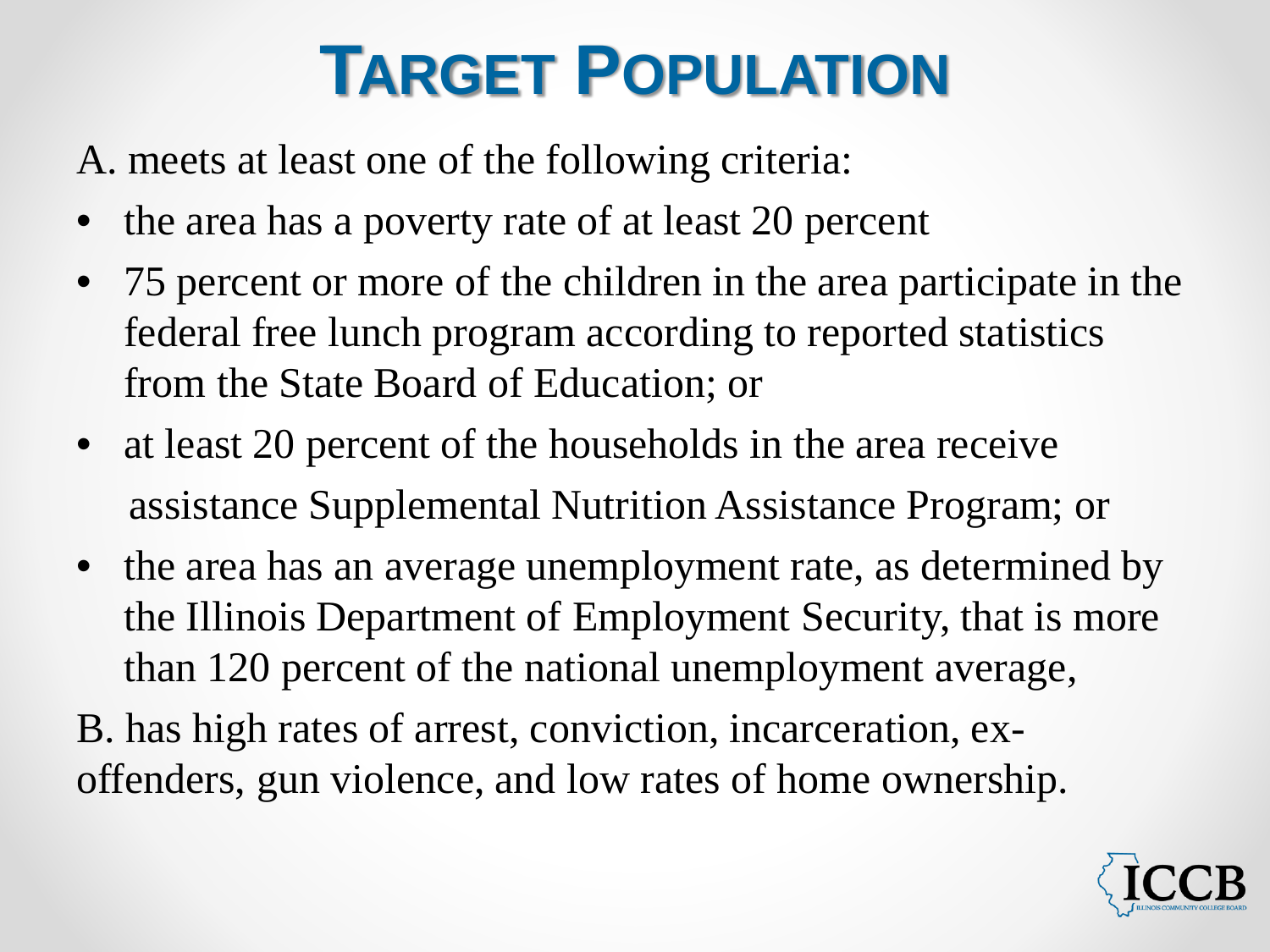## **GRANT DELIVERABLES**

- Carry out deliverables of the proposed scope of work.
- Submit required programmatic and fiscal reports on a quarterly basis per the schedule below to [iccb.submitrfp@illinois.gov](mailto:iccb.submitrfp@illinois.gov):
- Participate in all required Meetings.

| <b>FY2022 Reporting Schedule for the WEI Grant</b> |                                |                         |
|----------------------------------------------------|--------------------------------|-------------------------|
| Quarter                                            | <b>Period</b>                  | <b>Date Due</b>         |
|                                                    | December 1 - December 31, 2021 | <b>January 30, 2022</b> |
| $\overline{2}$                                     | January 1- March 30, 2022      | April 30, 2022          |
| $\overline{3}$                                     | April 1 – June 30, 2022        | <b>July 30, 2022</b>    |
| $\overline{\mathbf{4}}$                            | July 1 - September 30, 2022    | October 30, 2022        |
| 5                                                  | October 1 – December 31, 2022  | <b>January 30, 2023</b> |

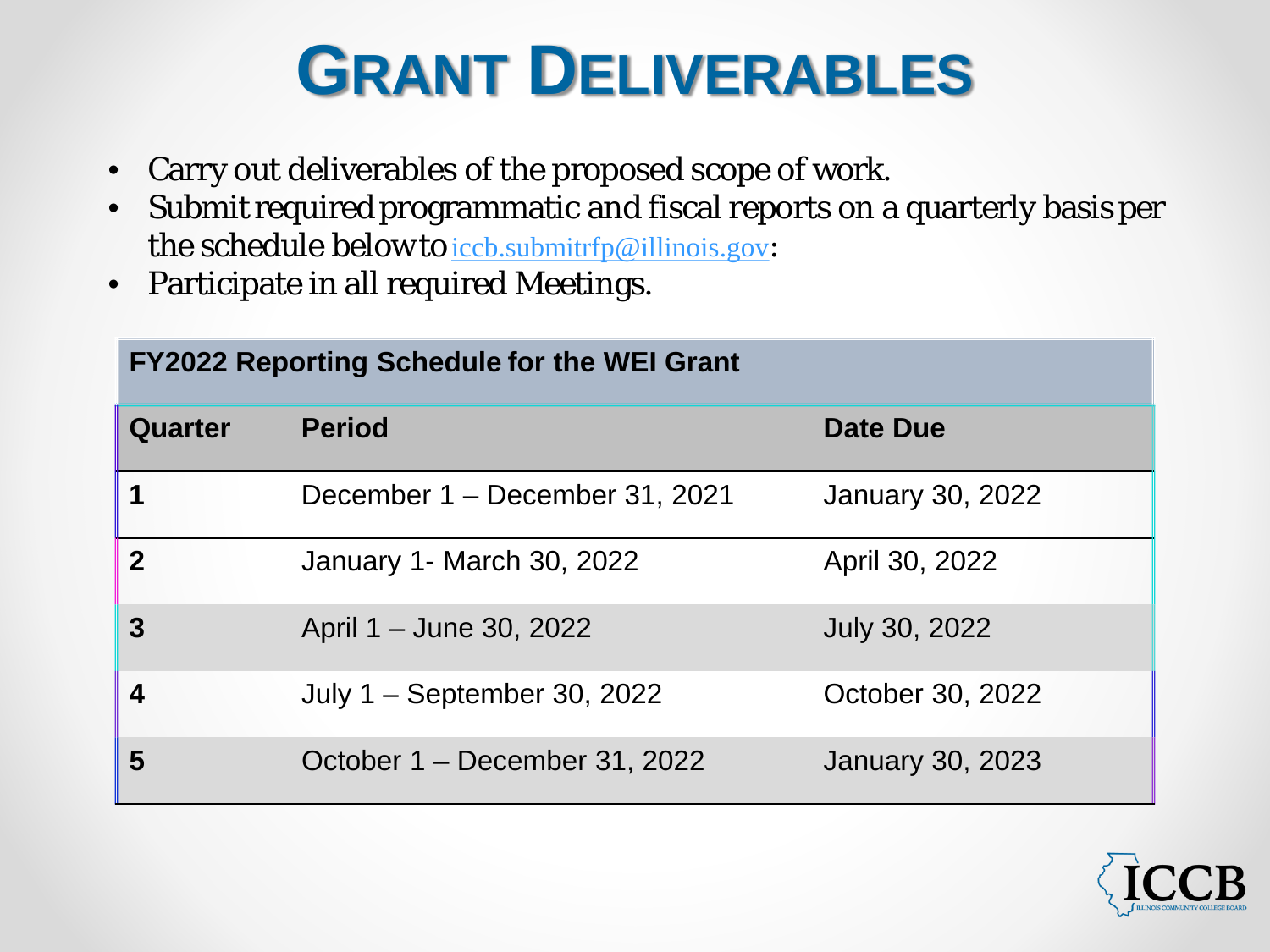# **WEI GOALS**

- To accelerate the time for the targeted population to enter and succeed in postsecondary education/training programs that lead to employment in high skilled, high wage, and in-demand occupations.
- To gain employment after completion of the credential aligned with regional workforce gaps that provides a full-time job paying at least 30 percent above the regional living wage or is on a pathway to a family sustaining wage

(See: [www.livingwage.mit.edu](http://www.livingwage.mit.edu/).

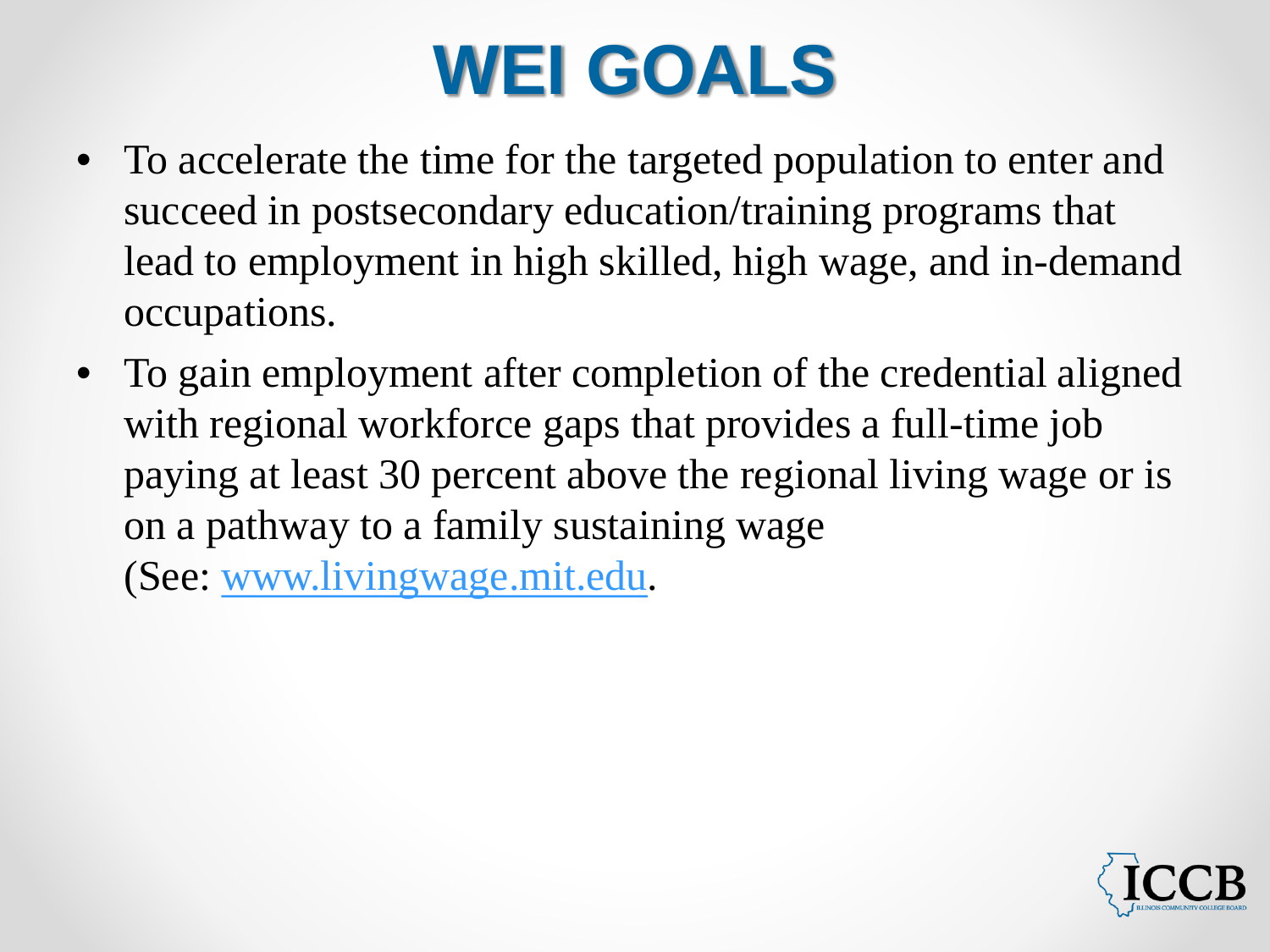## **PROGRAM DESCRIPTION**

- All programs developed should be a part of a career pathway [that allows participants to obtain an industr](https://icsps.illinoisstate.edu/images/pdfs/CTE/Perkins_V/6Perkins_V_Resource_IL-Career-Pathways-Dictionary.pdf)y recognized credential and/or a community college certificate (credit or noncredit) in the shortest possible time while maintaining quality instruction and enhancing the participant's eligibility for employment in the identified sectors.
- All programs must include an essential skill which includes, at a minimum, the elements included as a part of the [Illinois Essential Employability Framework.](https://www.illinoisworknet.com/DownloadPrint/ILEssentialEmployabilitySkills-Handout.pdf) This framework is designed to provide students with the important skills necessary to obtain and keep employment.
- All programs must include connection to employers and employer outcomes.
- Strongly encourage applicants to reach out to their member of the Illinois Legislative Black Caucus.

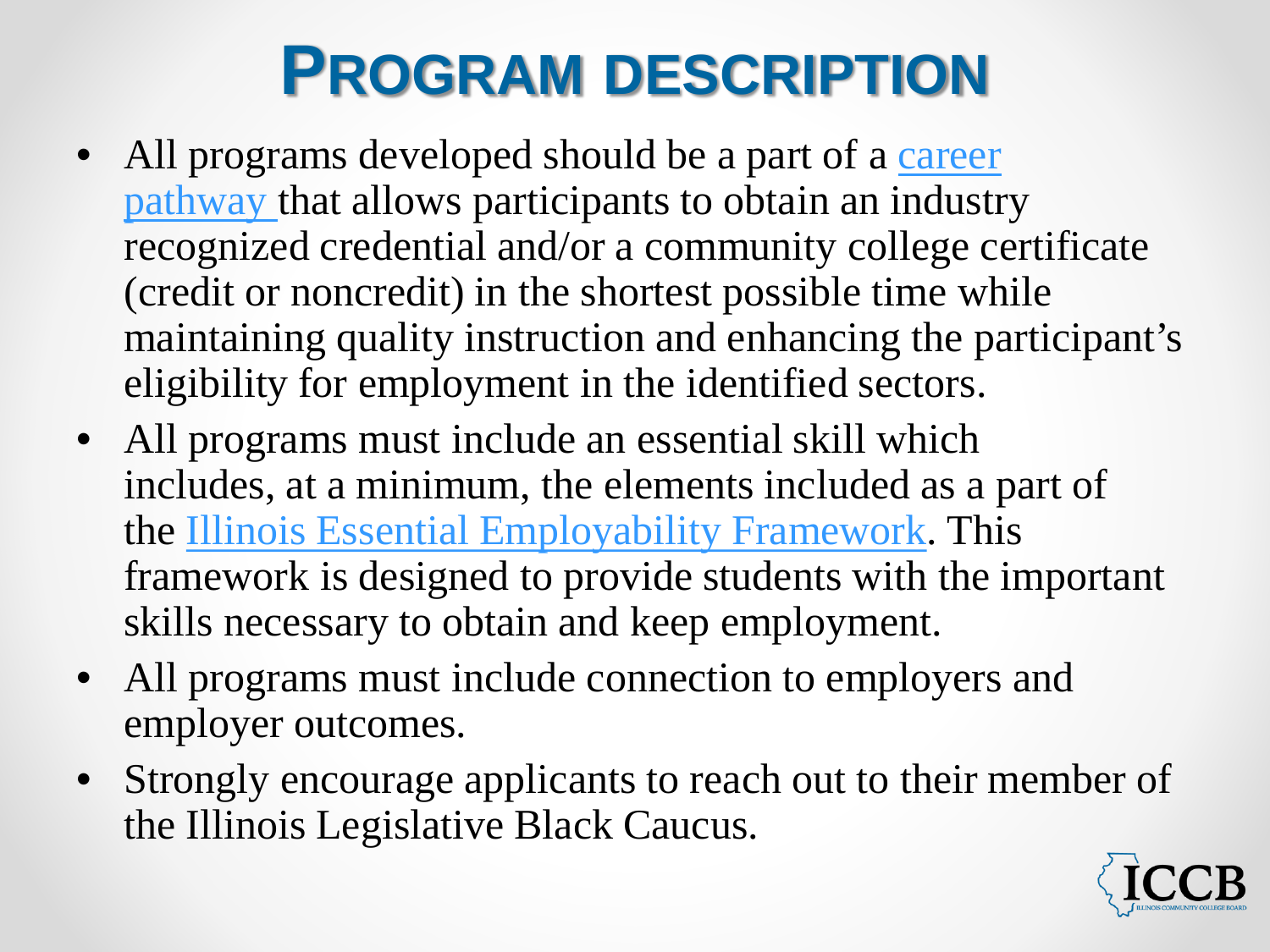# **TYPES OF INSTRUCTIONAL PROGRAMS**

- accelerated programs of one year or less
- stackable credentials
- industry recognized credentials
- pre-apprenticeship/apprenticeship
- bridge programs
- competency-based education programs
- incumbent worker training or customized training
- integrated education and training programs
- life skills (soft/essential skills) training programs
- modularized training programs
- work-based learning strategies
- other career pathway programs that lead to indemand employment

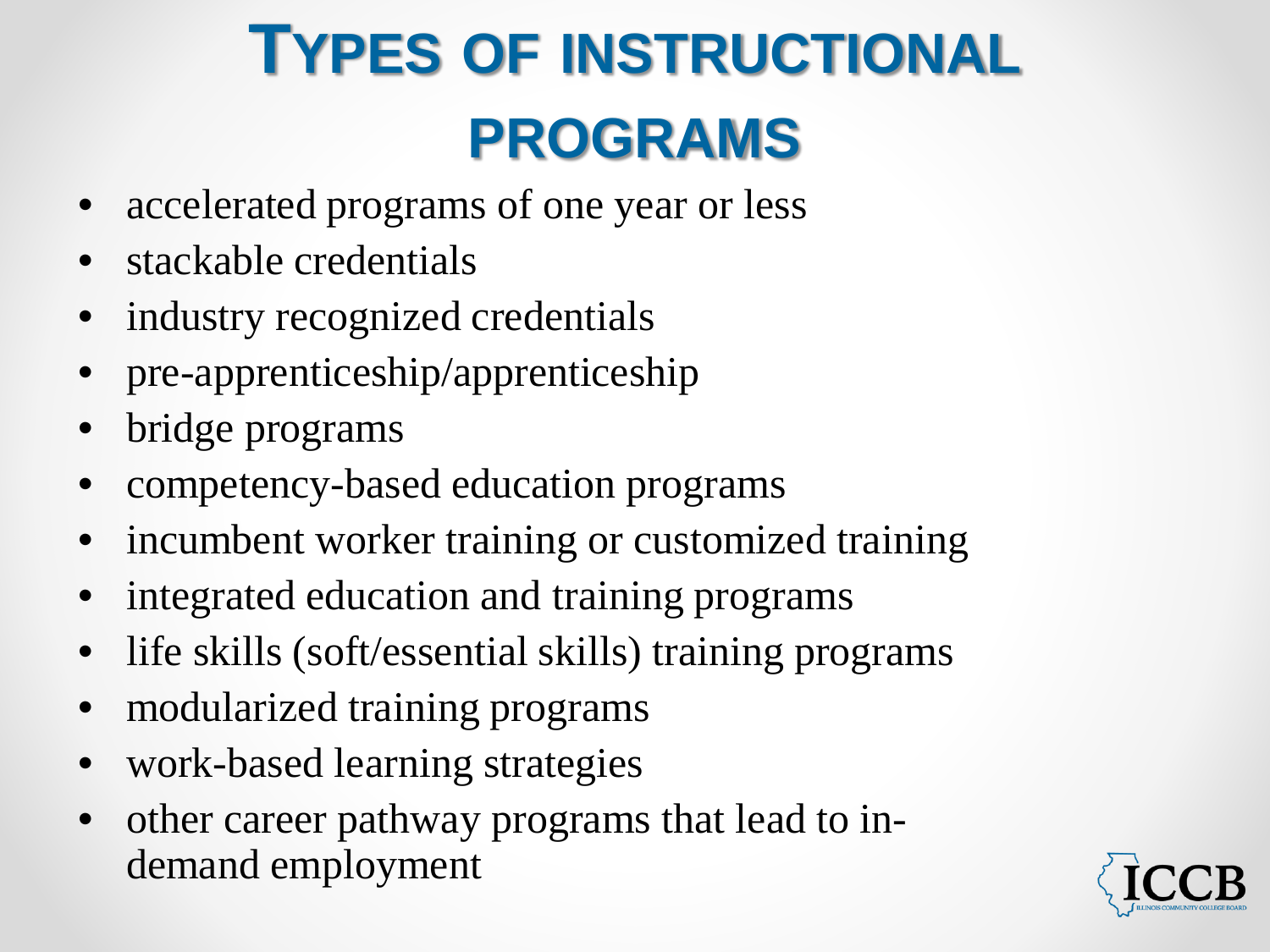## **USE OF FUNDING TO SUPPORT**

- business and industry engagement and onboarding activities
- curriculum development and/or alignment with regional curricular gaps
- employment follow up and data tracking
- equipment upgrades or purchases
- faculty stipends consistent with local board of trustees' policies
- marketing and outreach for programs
- One Stop connections and referrals
- participant stipends
- staff hiring for activities such as trainer, program director, job developer, recruiter, navigators, etc.

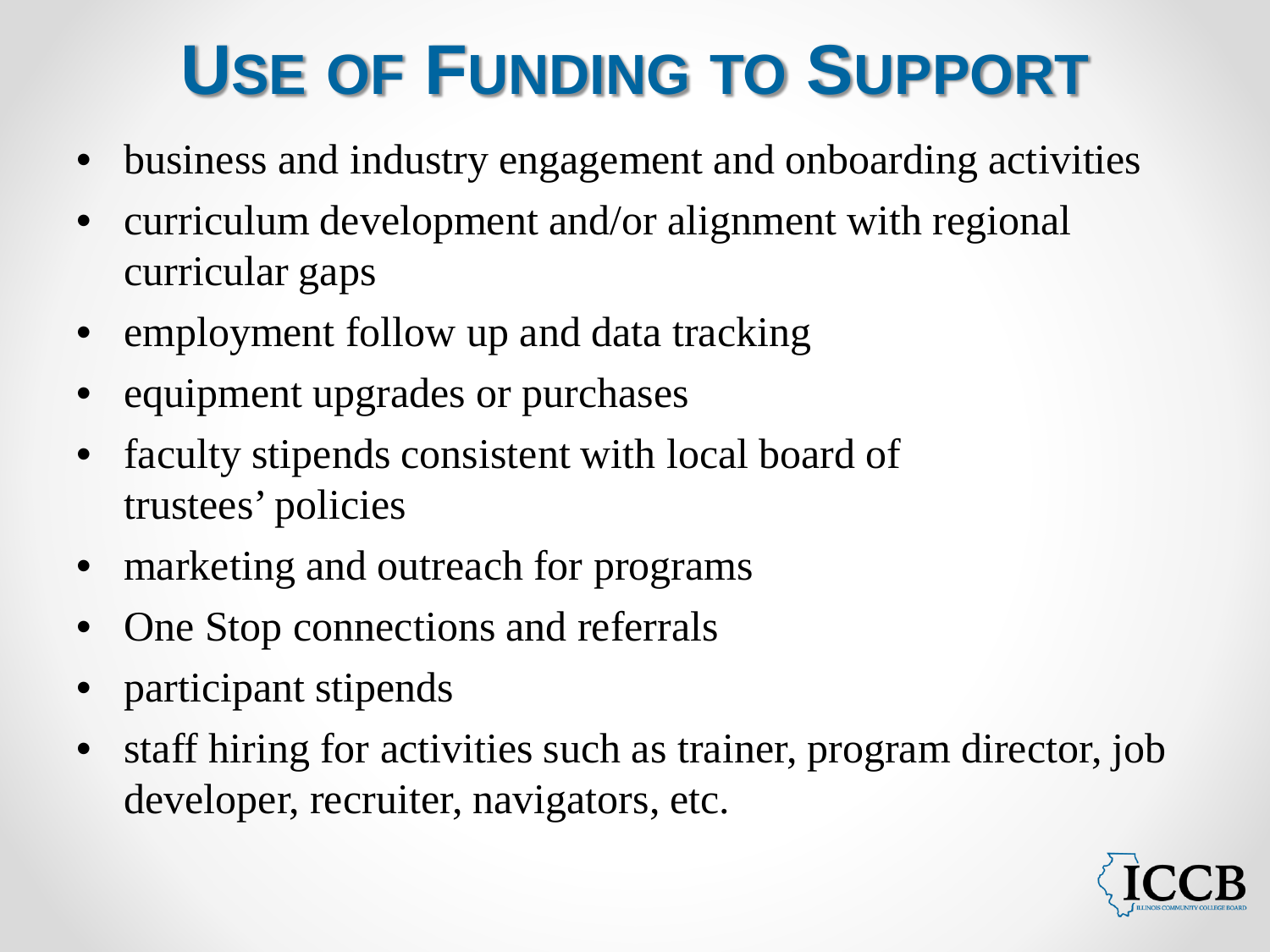## **USE OF FUNDING**

- student stipends and tuition assistance
- student support services including, but not limited to, transportation, childcare, food vouchers, tutoring, etc.
- professional development, equity and cultural awareness training, skill enhancement, and/or industry credentialing of faculty
- transition services including, but not limited to, individuals with disabilities
- tuition payments for instruction
- other activities of statewide significance that expands career pathways and is aligned with labor market information as identified by local or regional needs.
- limited building modifications and renovations with prior approval.

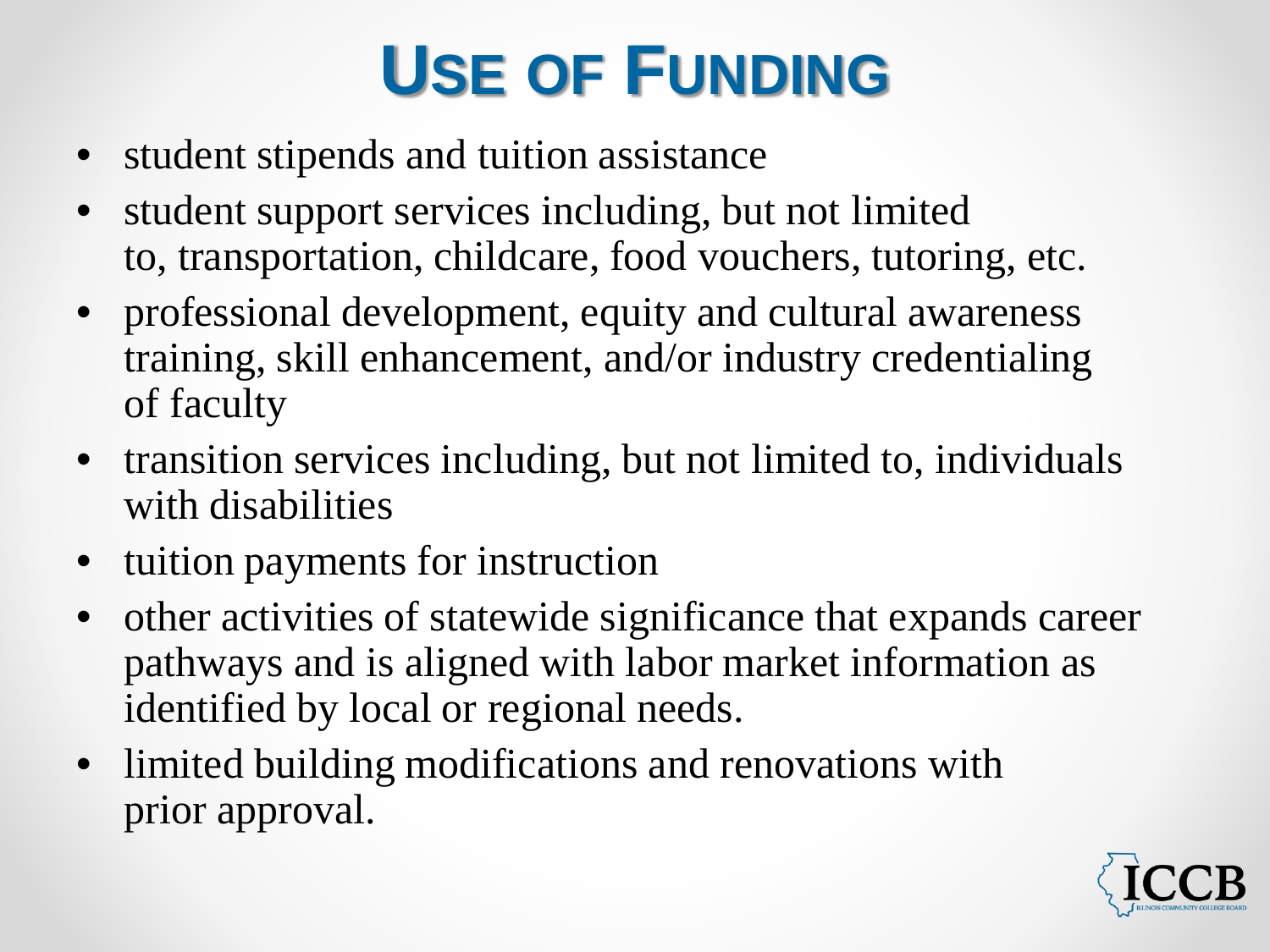## **APPLICATION PROCESS**

- Cover Page
- Abstract
- Narrative
- Uniform Budget
- Application Submission

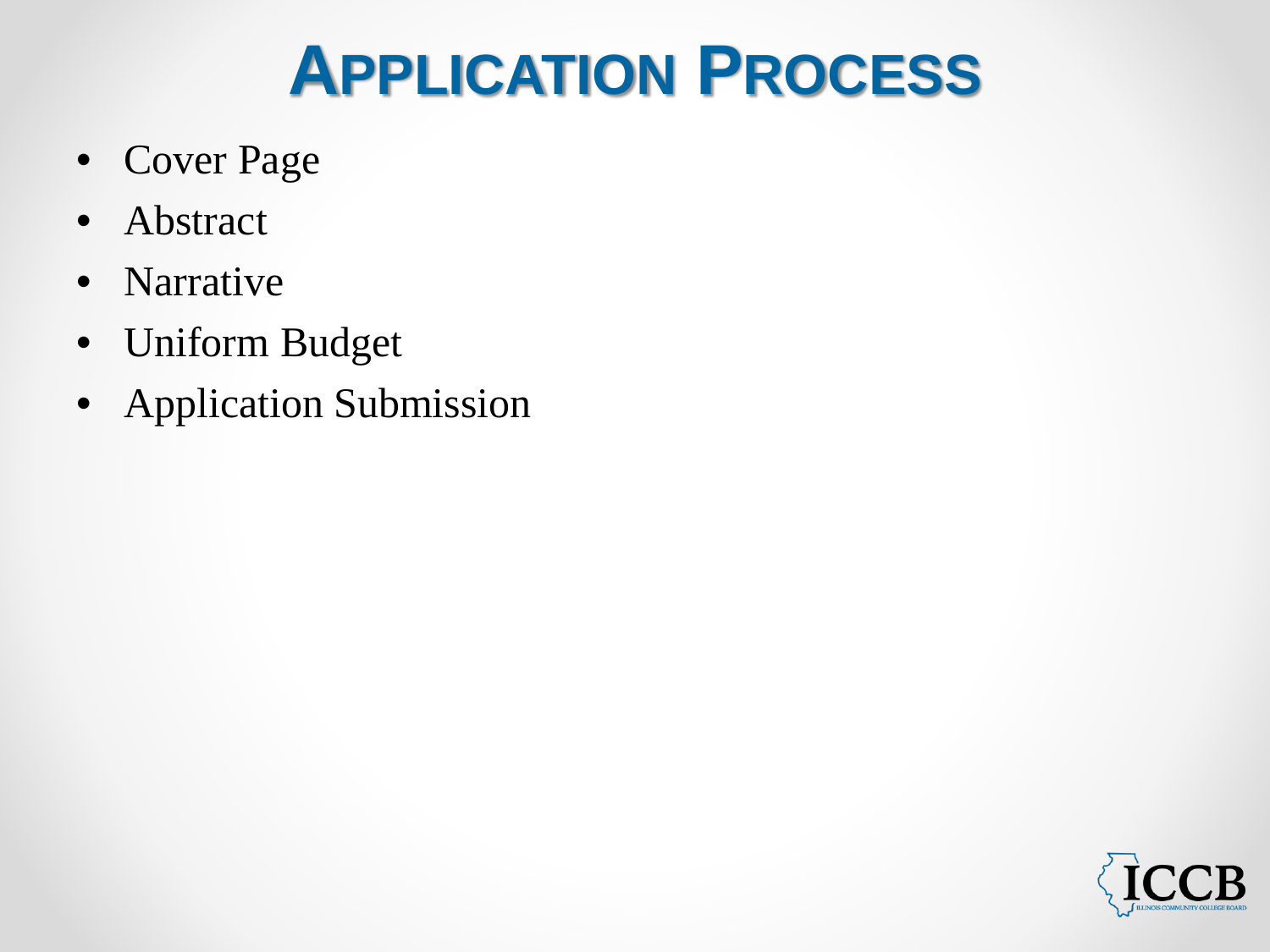## **UNIFORM APPLICATION AND COVER PAGE**

- Uniform Application
- Cover Page
	- The cover page must include the institution's name, address, telephone number, website, as well as the contact information including email address, telephone number and extension, and fax number of the President/CEO, Chief Financial Officer, and Project Coordinator/Administrator.

The cover page must also provide a statement that stipulates: "This application is being submitted on behalf of the <institution's name>; and, if awarded, the applicant agrees to abide by the provisions and guidelines set forth in the application and by the ICCB. Furthermore, the individuals listed in the application are authorized to act on behalf of the institution."

• **This statement must be signed and dated by the President/Chief Executive Officer (CEO).**

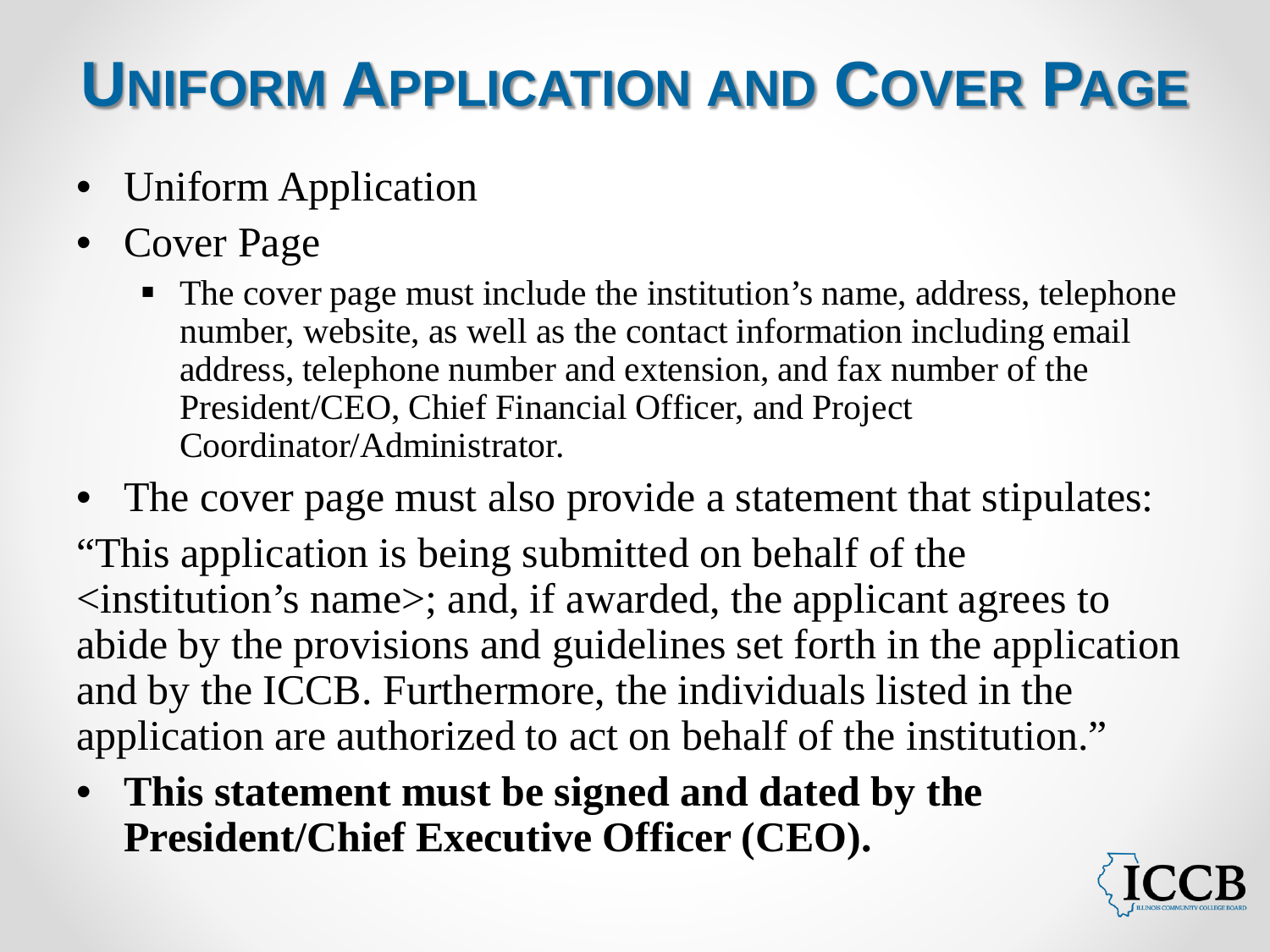## **APPLICATION ABSTRACT**

- **Abstract**
- Provide a one-page (or less) abstract is a summary of the proposed activities and describes the following:
	- communities proposed to be served
	- target population to include primarily African American (60 percent of participants) (e.g., ethnicity, gender, socioeconomic status, educational/workforce levels)
	- **Peroperty** 1 projected number of individuals to be served
	- **•** principle objectives and measurable goals
	- **Peroposed employment sectors**
	- **Peroposed project activities and services**

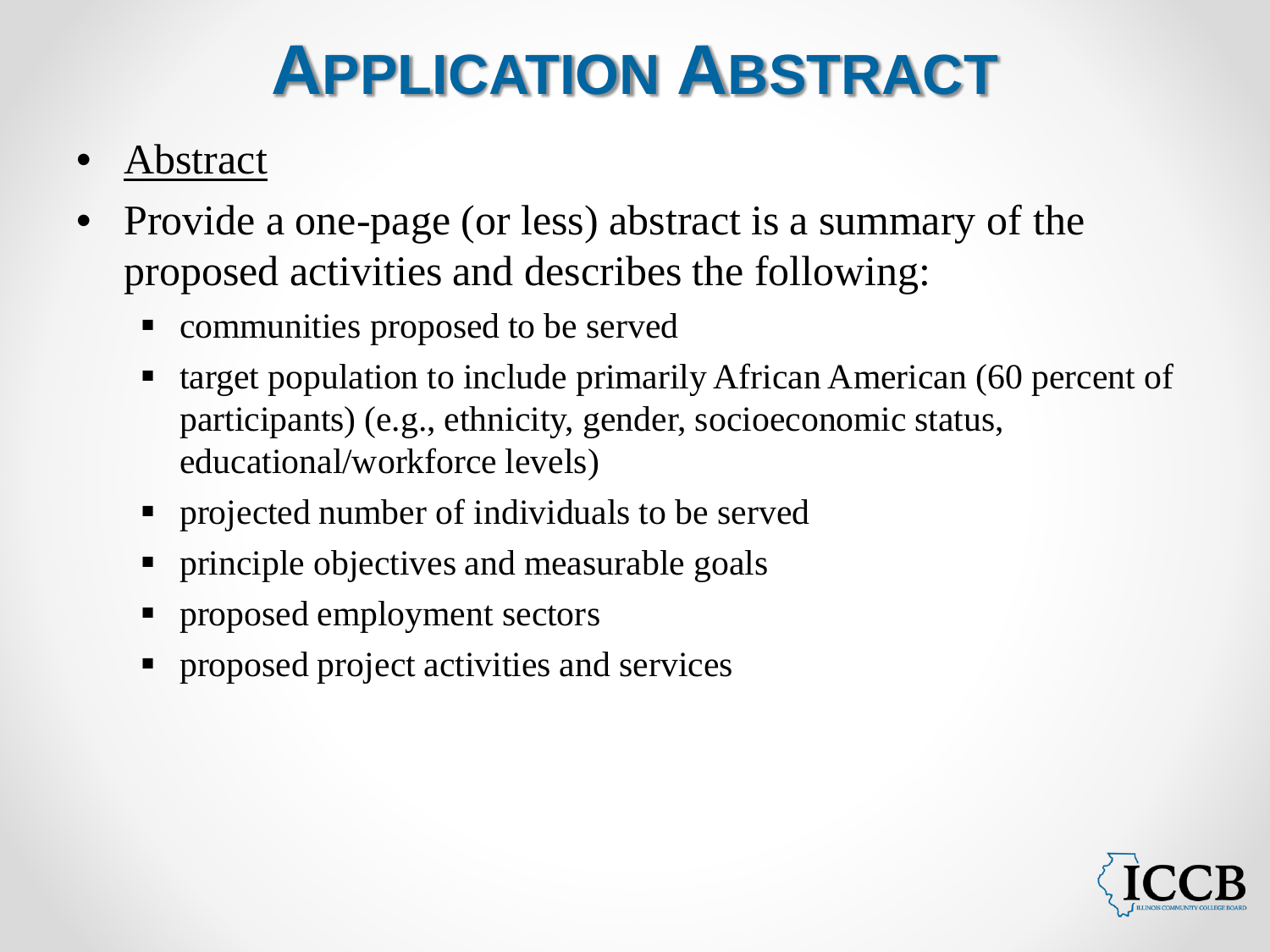## **APPLICATION NARRATIVE**

- All required to information
- No more than 10 pages, double spaced, 12 -point types
	- o Tables do not have to be double spaced
	- o The abstract must be double spaced
	- o Additional attachments will be counted toward the 10 page limitation
- Statement of Need
- Details the High Demand Sectors
- Projected unduplicated Numbers to be served
- **-** Description of Project and Activities
- **Timeline of Activities**
- Partnerships
- **Employer Engagement Activities**
- **Supportive Services**
- Employability Essential Skills Framework
- Project Impact
- Capacity to implement the grant
- Racial Equity Diversity, Equity and Inclusion

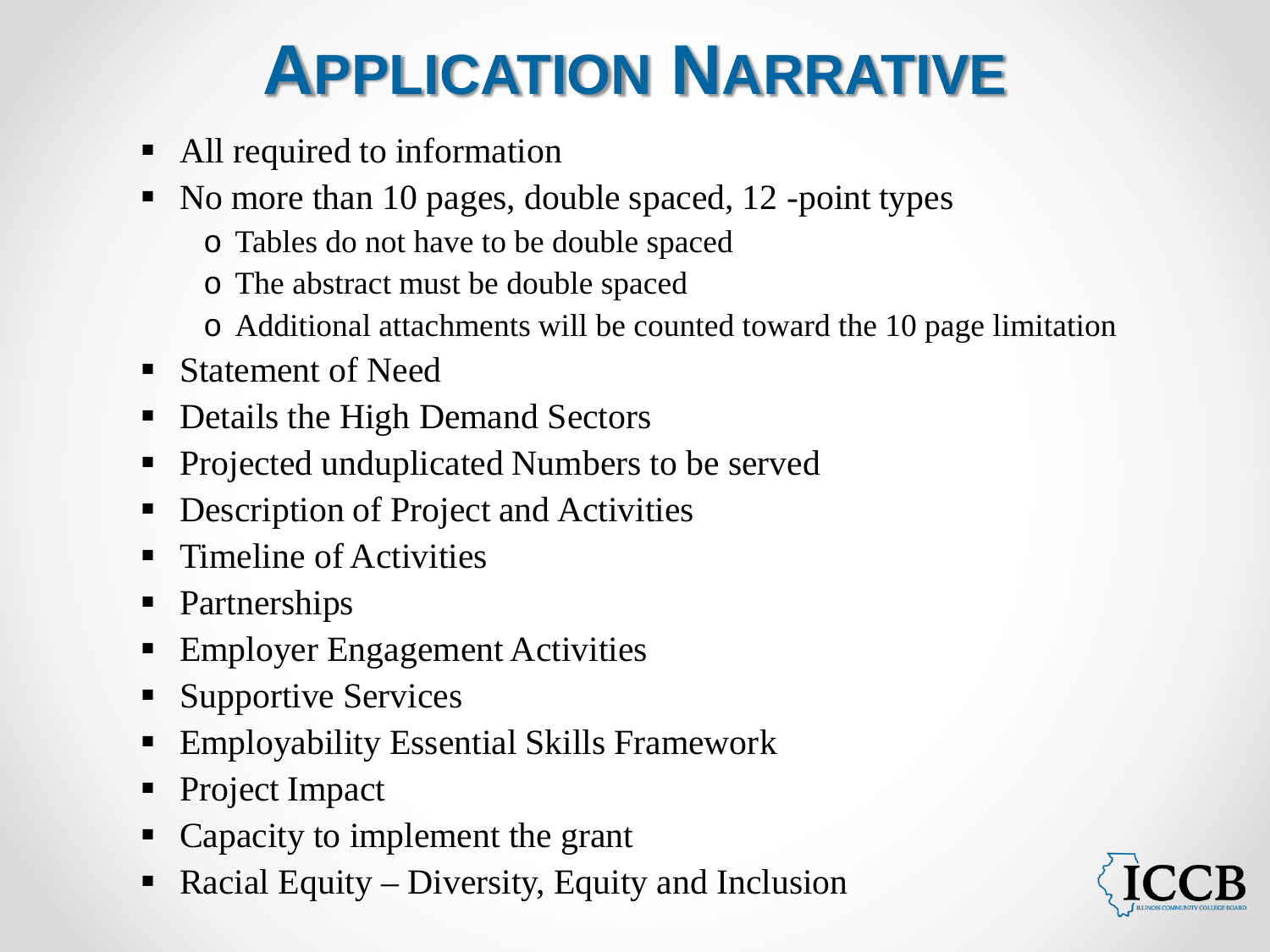## **UNIFORM BUDGET**

- Applicants should submit a uniform budget based upon the total estimated costs for the project.
- The applicant organization should refer to 2 CFR 200, "Uniform Administrative Requirements, Cost Principles, and Audit Requirements for Federal Awards" cited within the template's instructions.
- Be detailed and specific in completing the budget.
- Budget items must follow the guidelines set forth in the Grant Accountability and Transparency Act.

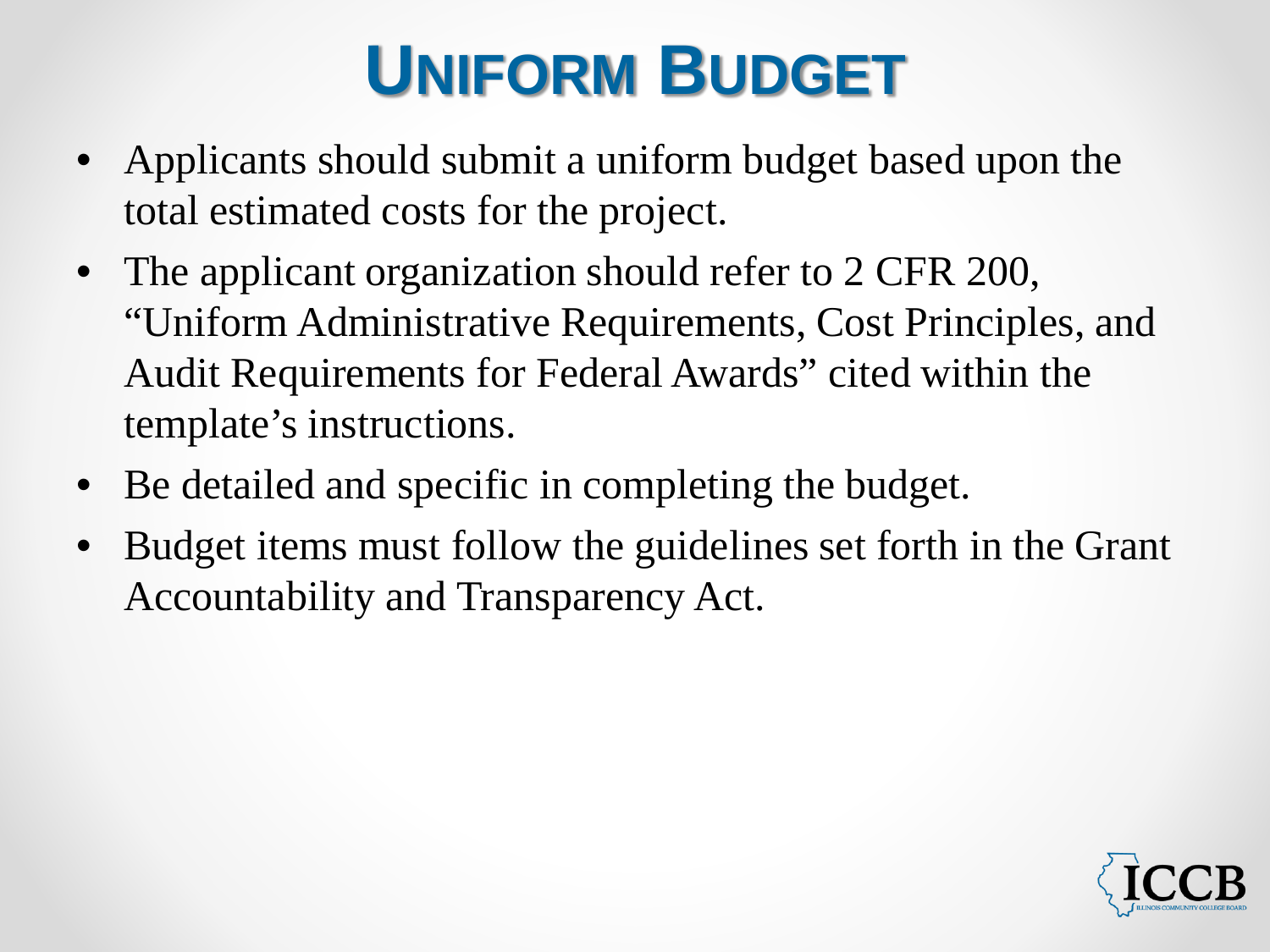#### **APPLICATION SUBMISSION AND QUESTIONS**

- Each grant application package must be submitted electronically no later than Monday, November 15, 2021 11:59 p.m. CST to [iccb.submitrfp@illinois.gov.](mailto:iccb.submitrfp@illinois.gov)
- Grant application and materials may be found on the ICCB website at: <http://www2.iccb.org/iccb/grant-opportunities/>
- Submit all questions electronically to iccb.submitrfp@illinois. go[v.](mailto:Nora.l.rossman@illinois.gov) [Include in the subject line: \[Institution's Name\]](mailto:iccb.submitrfp@illinois.gov)  Workforce Equity Initiative.
- All questions will be posted in a FAQ on the ICCB website.
- No paper copies will be accepted.